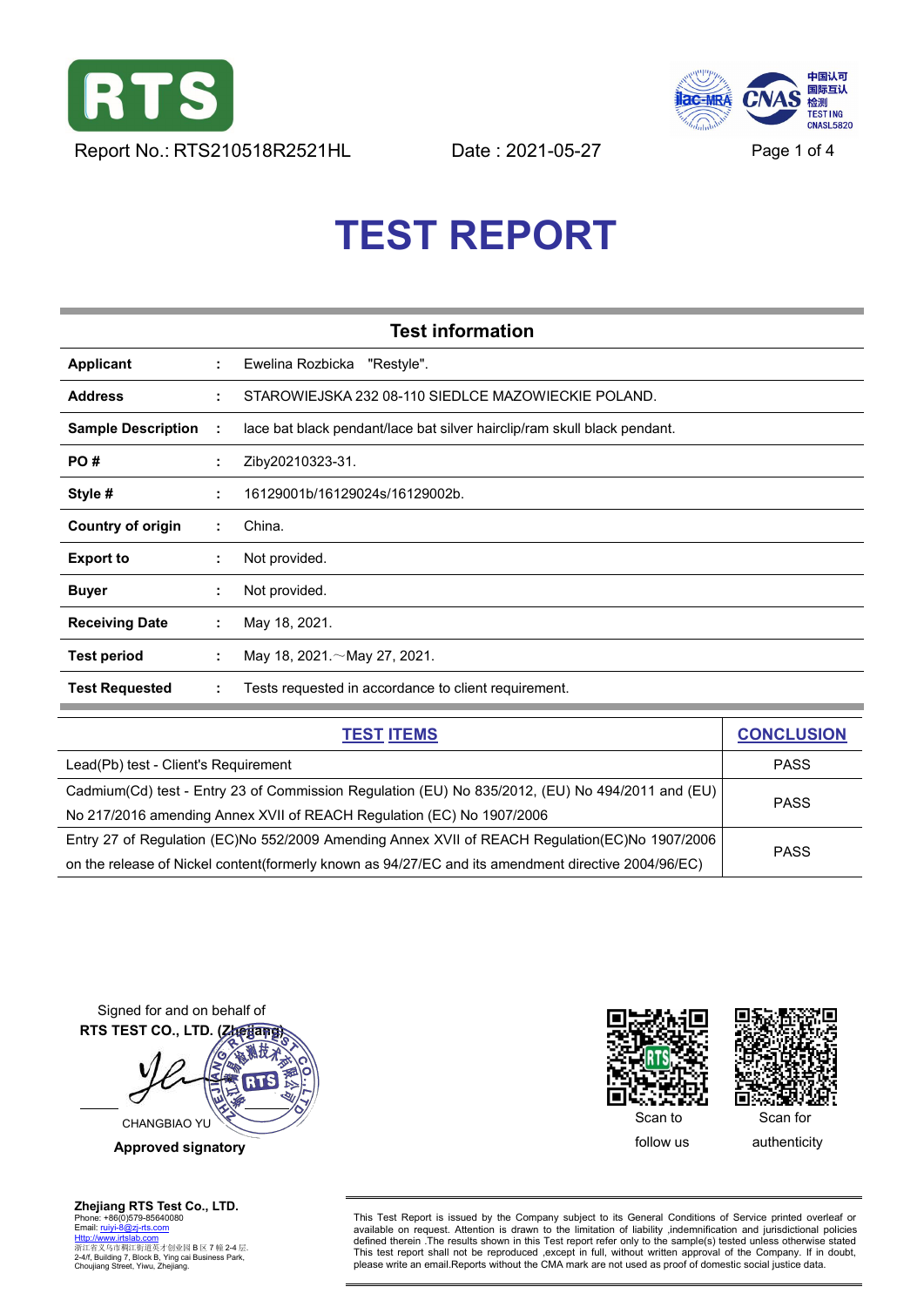

中国认可<br>国际互认 CNA **ac-MRA** 检测<br>TEST ING **CNASL5820** 

## **Sample image:**



This Test Report is issued by the Company subject to its General Conditions of Service printed overleaf or available on request. Attention is drawn to the limitation of liability ,indemnification and jurisdictional policie This test report shall not be reproduced ,except in full, without written approval of the Company. If in doubt,<br>please write an email.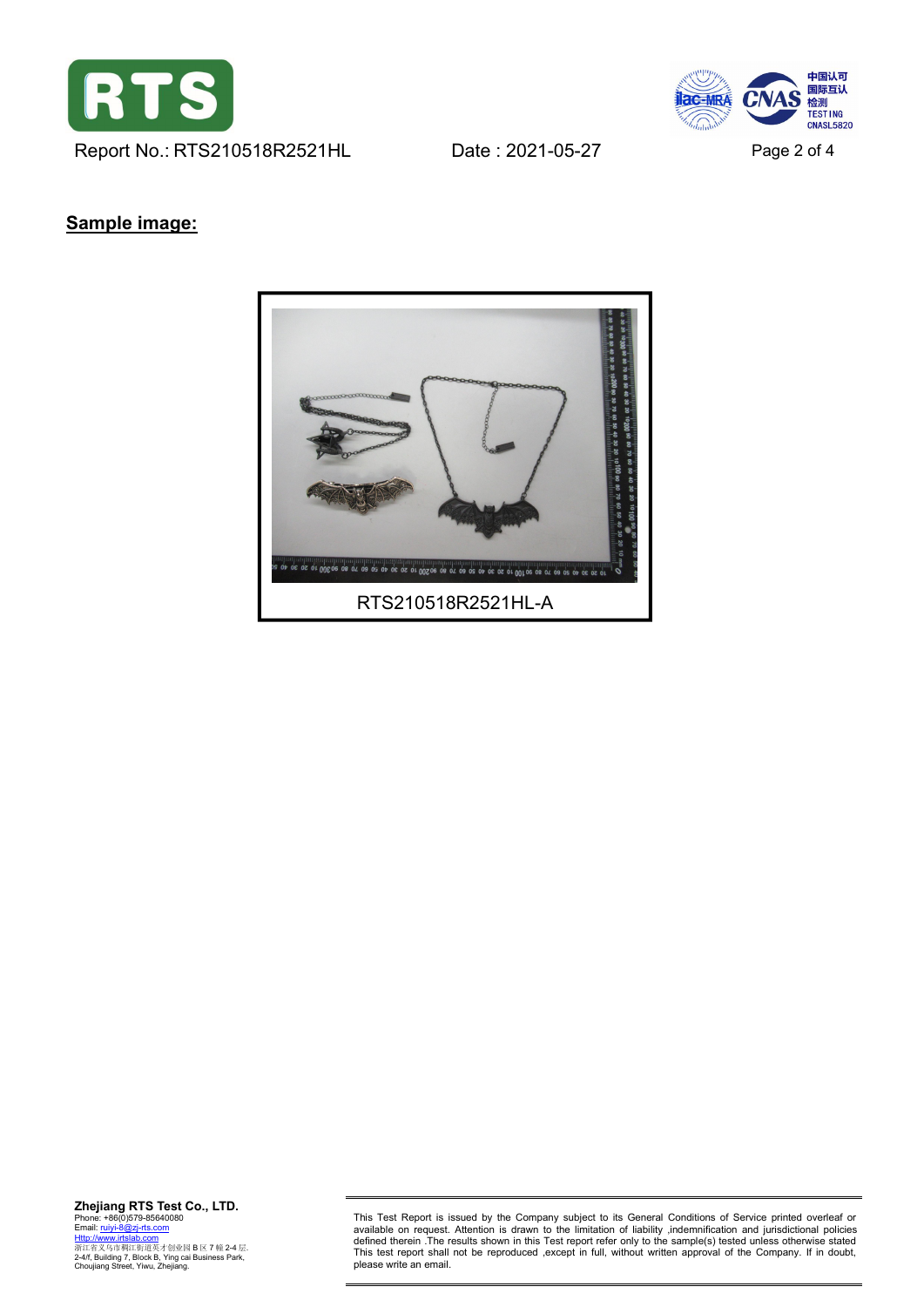

中国认可 国际互认 检测 TEST ING **CNASL5820** 

# **Test result:**

### <span id="page-2-0"></span>**A. [Lead\(Pb\)](#page-0-0) content test**: (Unit: mg/kg)

**Test method:** RTS-ZY-008 As per Metal- CPSC-CH-E1001-08.3; Nonmetal- CPSC-CH-E1002-08.3 or Surface coating- CPSC-CH-E1003-09.1, Was analyzed by flame atomic absorption spectrometry(AAS) or Inductively Coupled Plasma Optical Emission Spectrometer (ICP-OES).

| <b>Test Number</b> | <b>Item/</b> component description(s)                         |            |                    |                       |                   |
|--------------------|---------------------------------------------------------------|------------|--------------------|-----------------------|-------------------|
| A <sub>1</sub>     | Gun black plating metal (bat) & black metal (bat & goat head) |            |                    |                       |                   |
| <b>Test item</b>   | <b>Test Number</b>                                            | <b>MDL</b> | <b>Test Result</b> | <b>Client's Limit</b> | <b>Conclusion</b> |
| Lead<br>(Pb)       | $A1$ $\triangle$                                              |            | 29                 | 100                   | <b>PASS</b>       |

**Note:**

1) MDL=Method Detection Limit.

2) N.D. = not detected, less than MDL.

3)"▲" = This data isobtained from composite testing on more than one materials or shapes, it is possible that result obtained from individual testing on any one of the materials or shapes is substantially higher. Please be cautious when using this data for compliance evaluation.

### <span id="page-2-1"></span>**B. [Cadmium\(Cd\)](#page-0-0) content test**: (Unit: mg/kg)

Entry 23 of Annex XVII of REACH Regulation (EC) No 1907/2006 Amended by Commission Regulation (EU) No 835/2012, (EU) No 494/2011 and (EU) No 217/2016- Cadmium (Cd) test

**Test method:** RTS-ZY-008 As per Metal- CPSC-CH-E1001-08.3; Nonmetal- CPSC-CH-E1002-08.3 or Surface coating- CPSC-CH-E1003-09.1, Was analyzed by flame atomic absorption spectrometry(AAS) or Inductively Coupled Plasma Optical Emission Spectrometer (ICP-OES).

| <b>Test Number</b> |                    | Item/component description(s)                                 |                    |                           |                   |  |
|--------------------|--------------------|---------------------------------------------------------------|--------------------|---------------------------|-------------------|--|
| A <sub>1</sub>     |                    | Gun black plating metal (bat) & black metal (bat & goat head) |                    |                           |                   |  |
| <b>Test item</b>   | <b>Test Number</b> | MDL                                                           | <b>Test Result</b> | Maximum permissible limit | <b>Conclusion</b> |  |
| Cadmium<br>(Cd)    | $A1$ $\triangle$   |                                                               | 23                 | 100                       | <b>PASS</b>       |  |

**Note:**

1) MDL=Method Detection Limit.

2) N.D. = not detected, less than MDL.

3)" A" = This data is obtained from composite testing on more than one materials or shapes, it is possible that result obtained from individual testing on any one of the materials or shapes is substantially higher. Please be cautious when using this data for compliance evaluation.

This Test Report is issued by the Company subject to its General Conditions of Service printed overleaf or available on request. Attention is drawn to the limitation of liability , indemnification and jurisdictional polici This test report shall not be reproduced ,except in full, without written approval of the Company. If in doubt, please write an email.